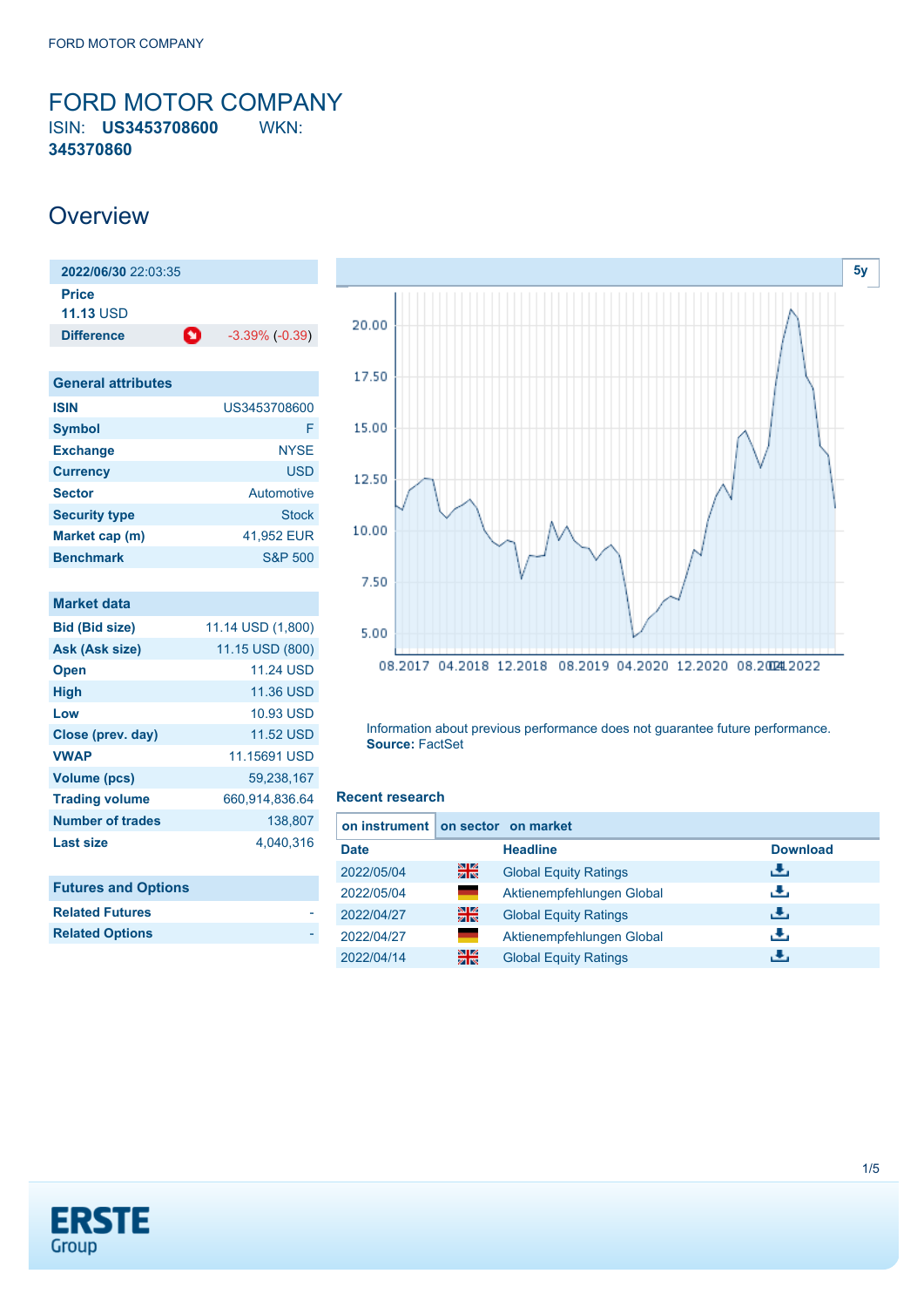## **Details**

**2022/06/30** 22:03:35 **Price**

**11.13** USD

**Difference 1** -3.39% (-0.39)

| <b>General attributes</b> |                    |
|---------------------------|--------------------|
| <b>ISIN</b>               | US3453708600       |
| <b>Symbol</b>             | F                  |
| <b>Exchange</b>           | <b>NYSE</b>        |
| <b>Currency</b>           | <b>USD</b>         |
| <b>Sector</b>             | Automotive         |
| <b>Security type</b>      | Stock              |
| Market cap (m)            | 41,952 EUR         |
| <b>Benchmark</b>          | <b>S&amp;P 500</b> |

| <b>Market data</b> |  |  |
|--------------------|--|--|
|                    |  |  |
|                    |  |  |

| <b>Bid (Bid size)</b> | 11.14 USD (1,800) |
|-----------------------|-------------------|
| Ask (Ask size)        | 11.15 USD (800)   |
| <b>Open</b>           | <b>11.24 USD</b>  |
| <b>High</b>           | <b>11.36 USD</b>  |
| Low                   | 10.93 USD         |
| Close (prev. day)     | <b>11.52 USD</b>  |
| <b>VWAP</b>           | 11.15691 USD      |
| <b>Volume (pcs)</b>   | 59.238.167        |
| <b>Trading volume</b> | 660,914,836.64    |
| Number of trades      | 138.807           |
| Last size             | 4.040.316         |

| <b>Performance and Risk</b> |                            |           |           |  |  |  |  |
|-----------------------------|----------------------------|-----------|-----------|--|--|--|--|
|                             | 6 <sub>m</sub><br>1v<br>3v |           |           |  |  |  |  |
| <b>Perf (%)</b>             | $-41.46%$                  | $-15.13%$ | $+18.22%$ |  |  |  |  |
| Perf (abs.)                 | $-7.53$                    | $-1.90$   | $+1.64$   |  |  |  |  |
| <b>Beta</b>                 | 1.39                       | 1.43      | 1.16      |  |  |  |  |
| <b>Volatility</b>           | 50.89                      | 45.12     | 46.00     |  |  |  |  |



Information about previous performance does not guarantee future performance. **Source:** FactSet

| <b>Price data</b>                             |                        |
|-----------------------------------------------|------------------------|
| Ø price 5 days $\vert$ Ø volume 5 days (pcs.) | 11.70 USD (48,745,336) |
| Ø price 30 days   Ø volume 30 days (pcs.)     | 12.53 USD (55,744,506) |
| Ø price 100 days   Ø volume 100 days (pcs.)   | 14.98 USD (68,940,008) |
| Ø price 250 days   Ø volume 250 days (pcs.)   | 16.19 USD (79,402,082) |
| <b>YTD High   date</b>                        | 25.87 USD (2022/01/13) |
| <b>YTD Low   date</b>                         | 10.90 USD (2022/06/17) |
| 52 Weeks High   date                          | 25.87 USD (2022/01/13) |
| 52 Weeks Low   date                           | 10.90 USD (2022/06/17) |

### **All listings for FORD MOTOR COMPANY**

| Exchange $\Box$                             | <b>Date</b>    | <b>Time Price</b> |                       | <b>Trading volume</b><br>(mio.) | <b>Number of</b><br>trades |
|---------------------------------------------|----------------|-------------------|-----------------------|---------------------------------|----------------------------|
| Xetra                                       | 2022/06/<br>30 |                   | 17:35 10.74 EUR       | 0.04                            | 13                         |
| Vienna Stock<br>Exchange                    | 2022/06/<br>30 |                   | 17:32 10.77 EUR       | 0.00                            | 2                          |
| Tradegate                                   | 2022/06/<br>30 |                   | 22:26 10.63 EUR       | 0.08                            | 28                         |
| <b>Stuttgart</b>                            | 2022/06/<br>30 |                   | 21:33 10.635 EUR 0.00 |                                 | 5                          |
| SIX Swiss Exchange 2019/06/ 17:35 10.25 USD |                |                   |                       | 0.00                            |                            |

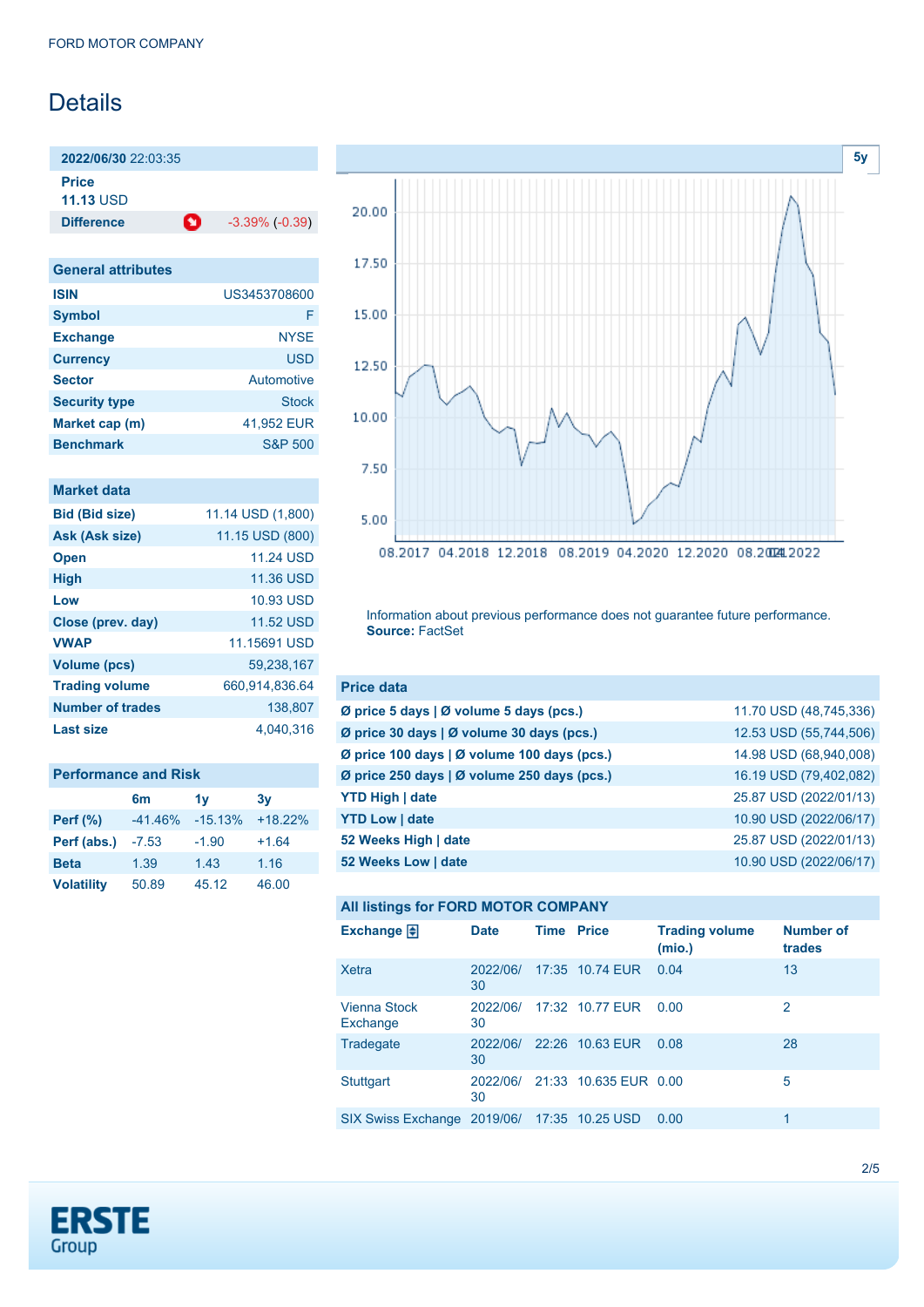|                                 | 28             |                                |        |         |
|---------------------------------|----------------|--------------------------------|--------|---------|
| <b>SIX Swiss Exchange</b>       | 28             | 2019/06/ 17:35 10.01 CHF       | 0.00   | 1       |
| <b>NYSE</b>                     | 30             | 2022/06/ 22:03 11.13 USD       | 660.91 | 138,807 |
| <b>Munich</b>                   | 2022/06/<br>30 | 08:01 11.035 EUR 0.00          |        | 1       |
| <b>London Stock</b><br>Exchange | 30             | 2022/06/ 17:35 11.289 USD 0.00 |        | 6       |
| Hanover                         | 2022/06/<br>30 | 08:03 10.895 EUR 0.00          |        | 1       |
| Hamburg                         | 2022/06/<br>30 | 08:03 10.895 EUR 0.00          |        | 1       |
| Frankfurt                       | 2022/06/<br>30 | 15:13 10.865 EUR 0.00          |        | 3       |
| <b>Duesseldorf</b>              | 2022/06/<br>30 | 18:01 10.74 EUR                | 0.00   | 9       |
| <b>Berlin</b>                   | 2022/06/<br>30 | 08:08 10.86 EUR                | 0.00   | 1       |

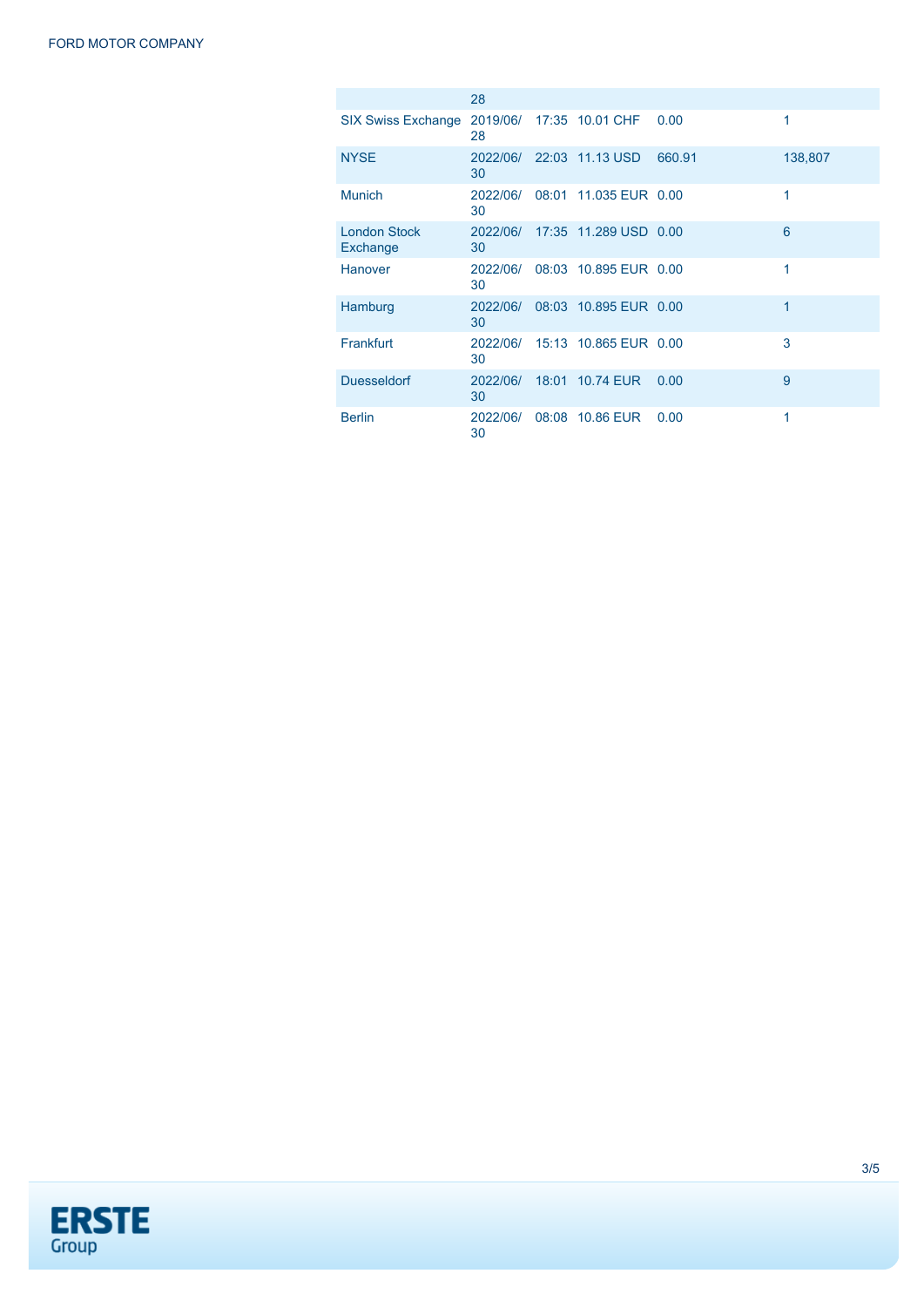# Company profile

### **Company Logo**



### **Contact Details**

FORD MOTOR CO.

- -

| One American Road - 48126-2798 Dearborn |
|-----------------------------------------|
| Telefon: 1-313-322-3000                 |
| Fax: 1-313-845-6073                     |
| $E$ -mail: $-$                          |

### **Company Profile**

-

| <b>Members of Management Board</b> |                                             |
|------------------------------------|---------------------------------------------|
| <b>William Ford</b>                | Chairman of Board of<br><b>Directors</b>    |
| Alexandra<br>English               | Member of Board of<br><b>Directors</b>      |
| <b>Beth Mooney</b>                 | Member of Board of<br><b>Directors</b>      |
| <b>Henry Ford</b>                  | Member of Board of<br><b>Directors</b>      |
| <b>John May</b>                    | Member of Board of<br><b>Directors</b>      |
| <b>John Thornton</b>               | Member of Board of<br><b>Directors</b>      |
| <b>John Veihmeyer</b>              | Member of Board of<br><b>Directors</b>      |
| <b>John Weinberg</b>               | Member of Board of<br><b>Directors</b>      |
| <b>Jon Huntsman</b>                | Member of Board of<br><b>Directors</b>      |
| <b>Kimberly Casiano</b>            | Member of Board of<br><b>Directors</b>      |
| Lynn Radakovich                    | Member of Board of<br><b>Directors</b>      |
| <b>William Helman</b>              | Member of Board of<br><b>Directors</b>      |
| <b>William Kennard</b>             | Member of Board of<br><b>Directors</b>      |
| <b>James Farley</b>                | <b>Chairman of Managing</b><br><b>Board</b> |
| <b>Steven Croley</b>               | <b>Member of Executive</b><br>Committee     |
| <b>Alex Purdy</b>                  | <b>Member of Executive</b><br>Committee     |
| An Ning Chen                       | <b>Member of Executive</b><br>Committee     |
| <b>Anthony Lo</b>                  | <b>Member of Executive</b><br>Committee     |
| Ashwani Kumar<br>Galhotra          | Member of Executive<br>Committee            |
| <b>Beth Rose</b>                   | <b>Member of Executive</b><br>Committee     |
| <b>Bob Holycross</b>               | <b>Member of Executive</b><br>Committee     |
| Cathy<br>O'Callaghan               | <b>Member of Executive</b><br>Committee     |
| Christian<br>Weingaertner          | <b>Member of Executive</b><br>Committee     |
| <b>Christopher Smith</b>           | <b>Member of Executive</b><br>Committee     |